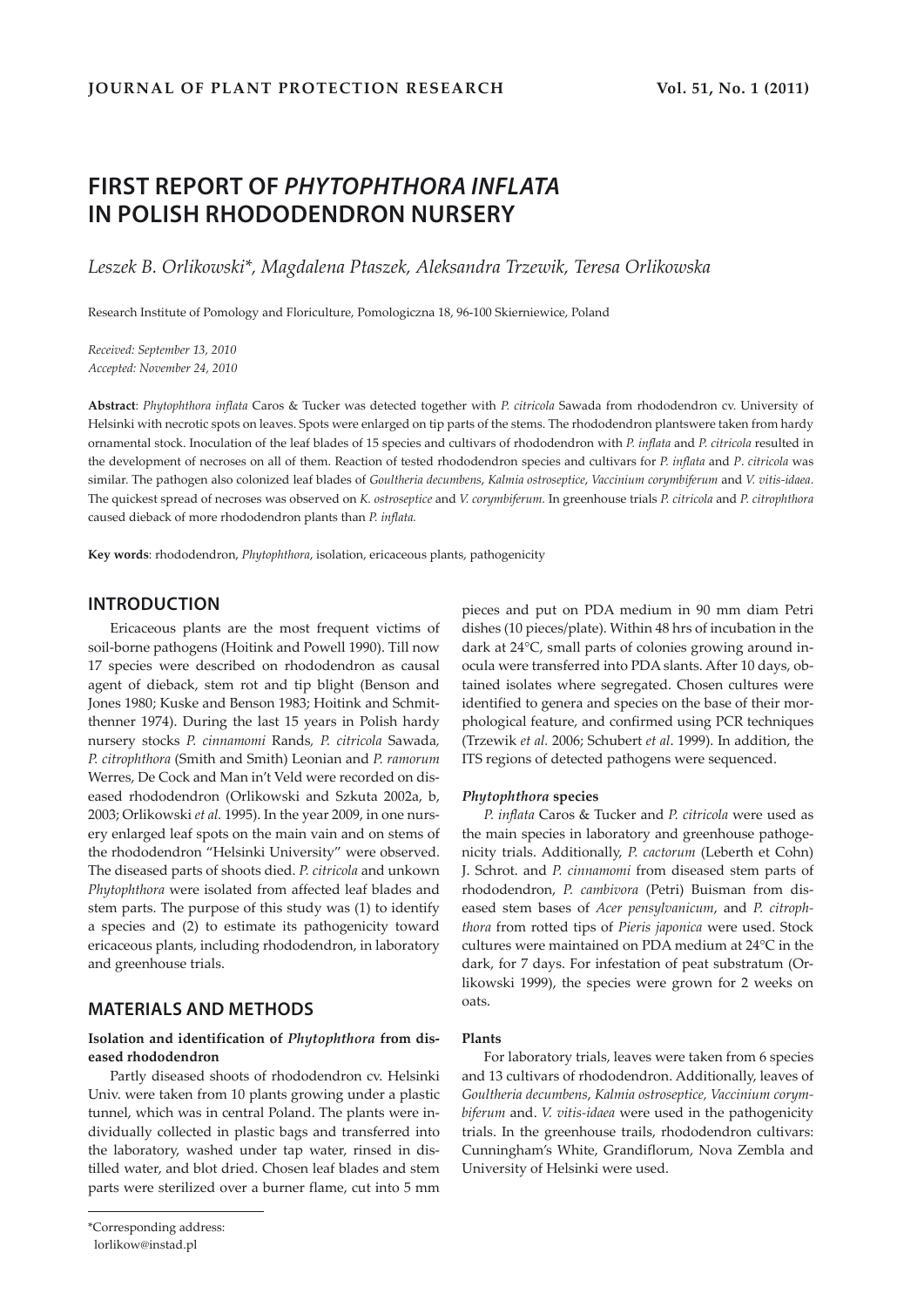#### **Laboratory trials**

The purpose of these studies was to estimate pathogenicty of *P. inflata* in comparison to *P. citricola*. They are often isolated together from diseased tissues. Collected leaves were put into a tray covered with a sterile, moist blotting paper and plastic net. Five mm diam mycelium disks, taken from the edge of 7 old cultures, were put in the middle part of leaf blades. Ashes were covered with foil and incubated at 22–24°C in the dark. The diameter of necrotic spots was measured within 8 days of incubation.

#### **Greenhouse trials**

The purpose of theses studies was to estimate the development of shoot rot of rhododendron inrelation to 4 tested *Phytophthora* species and 4 cultivars. Rhododendron plants containing 4–6 leaves were planted in 1 l pots. The pots contained substratum infested with *P. cinnamomi, P. citricola, P. citrophthora* and *P. inflata*. The control rhododendrons were planted into noninfested peat. Plants were grown on greenhouse benches for 9 weeks. At the end of the 9 weeks, the number of plants with rotted leaves and stem parts were counted.

The experimental design was completely randomized with 4 replications, and 5 leaves or plants in each replication. Trials were repeated twice.

# **RESULTS**

#### **Mycological analyses of diseased rhododendron**

*P. inflata* was isolated from 9/10 analysed plant parts whereas *P. citricola* from 4/5 analysed plant parts. Both species were often isolated from the same tissues of diseased leaves or stem parts. *Botrytis cinerea*, *Penicillium* spp. were rarely found in the diseased plants.

#### **Colonisation of leaves by the** *Phytophthora* **species**

In the first trial, inoculation of rhododendron leaves by *P. inflata* and *P. citricola* resulted in the development of necrotic spots on all species and cultivars (Table 1). The reaction was similar for both pathogens. The quickest spread of necrotic spots was noticed on Hachmann's Charmant (about 9 mm/24 hrs) and next, on cultivars Nova Zembla, Golden Buckett, Bonde Nerge (which was about twice slower than on the first cultivar). On cv. Helsinki University, from which *P. inflata* and *P. citricola* were detected, necrotic spots spread about 4.5 mm/24 hrs (Table 1). The smallest necrotic spots were observed on cv. April Gloche (Table 1). In the second trial, the leaves of 15 cultivars and species were inoculated with 4 *Phytophthora* species (Table 2). Necrotic spots developed very slowly on leaves inoculated with *P. cactorum*. The quickest spread of disease was only on cv. Nova Zembla whereas significantly slower than on blades inoculated with 3 other *Phytophthoras* (Table 2). Leaf blades of the Nova Zembla cultivar were used as the bait for detection of *Phytophthora* spp. from water and substratum because of its similar reaction with different species (Orlikowski 2006). The tested cultivars and species reacted similarly to *P. inflata, P. citricola* and *P. citrophthora* (Table 2).

In the 3rd trial (Table 3) the reaction of different ericaceous plants, including rhododendron, to *P. inflata* and *P. citricola* was estimated. The quickest development of necrotic spots was noticed on the leaves of *R. carolinianum*  (P.J.M. Elite)*, K. ostroseptice, V. corymbiferum* and *G. decumbens* inoculated with *P. inflata* (Table 3).

Table 1. Colonization of rhododendron leaves by *Phythtophora* spp. in relation to pathogen species and cultivars, in laboratory trial. Diameter of necrotic spots [mm] 6 days after inoculation are noted

| Rhodendron species\cultivars | Phythophtora inflata | Phythophtora citricola |
|------------------------------|----------------------|------------------------|
| April Gloche                 | 9.1a                 | 15.0 bc                |
| Baden Baden                  | $27.6 h-j$           | $25.2 g-i$             |
| <b>Bonde Nerge</b>           | $33.61 - o$          | $31.7 k-m$             |
| Fantastica                   | $27.8 h-j$           | $25.7 g-i$             |
| Golden Buckett               | $35.4 m-p$           | $24.8 g-i$             |
| Grandiflorum                 | $28.0 i - k$         | 31.8 k-m               |
| Hachmann's Charmant          | 54.6 r               | 61.6s                  |
| Helsinki University          | $26.3 g-j$           | $30.0 j - 1$           |
| Nova Zembla                  | 37.2 op              | $43.4\ q$              |
| Poh. Doughter                | 14.3 b               | 19.3 de                |
| Rhododendron brachycarpum    | 23.9 f-h             | $20.2 d-f$             |
| Rhododendron insigne         | 18.5 cd              | 23.2 fg                |
| Tamarindos                   | 39.0 p               | $36.0 n-p$             |
| Walküre                      | $22.6 e-g$           | 32.7 l-n               |

Means in columns, followed by the same letter do not differ at 5% of significance (Duncan's multiple range test)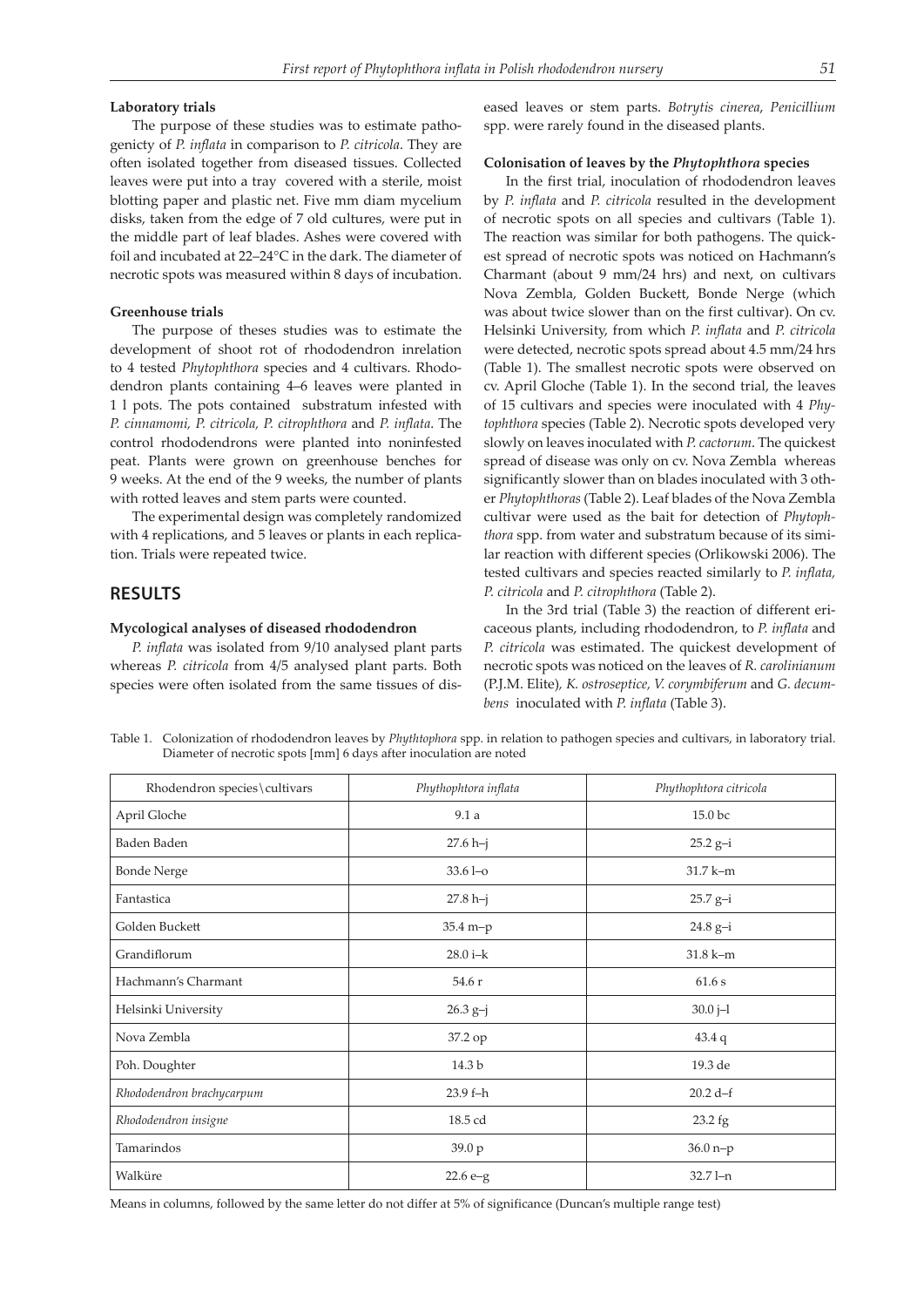| Rhodendron species\       | Diameter of necrotic spots on leaves |              |                 |              |
|---------------------------|--------------------------------------|--------------|-----------------|--------------|
| cultivars                 | P. cactorum                          | P. citricola | P. citrophthora | P. inflata   |
| April Gloche              | 2.9a                                 | $8.3 c = e$  | $8.9d-f$        | $9.9 e-g$    |
| Baden Baden               | 3.0a                                 | $15.8 k - n$ | $14.1 j-1$      | $16.5 l-p$   |
| <b>Bonde Nerge</b>        | $8.0 c = e$                          | 23.2 x       | $20.3 s-w$      | 22.9 wx      |
| Fantastica                | 6.1 bc                               | $16.2 l-p$   | 15.7 k-n        | $14.1 -$     |
| Golden Buckett            | 5.9 bc                               | $21.5 u-x$   | $21.0 s-x$      | $14.8 j-m$   |
| Grandiflorum              | 2.6a                                 | 19.3 q-u     | $20.4$ s-w      | $18.5$ o-t   |
| Hachmann's Charmant       | $6.5b-d$                             | $18.7 p-t$   | $15.8 k-n$      | $18.3$ n-s   |
| Helsinki University       | 3.2a                                 | $15.8 k - n$ | $13.4 h - k$    | $12.6 h-j$   |
| Nova Zembla               | $16.0 k - 0$                         | 30.8 z       | 25.5 y          | 27.3 y       |
| Poh. Doughter             | 2.7a                                 | $13.9 i-1$   | $12.6 h-j$      | $10.8 f-h$   |
| Thododendron brachycarpum | $5.2$ ab                             | $17.3 m-r$   | $15.3 k-m$      | $12.3 g-j$   |
| Thododendron insigne      | $4.5$ ab                             | $17.1 m-q$   | $11.3 f-i$      | $14.0 -1$    |
| Eilberwolke               | 2.8a                                 | $21.2 + x$   | $19.7$ q-v      | $18.6 p-t$   |
| Tamarindos                | 2.6a                                 | $22.1 v-x$   | $21.1 t - x$    | $19.9r-v$    |
| Walküre                   | $4.3$ ab                             | $16.51-p$    | $12.7 h-j$      | $13.3 h - k$ |

Table 2. Relationship between *Phytophthora* species *Rhododendron* species/cultivars and colonisation of leaves 6 days after inoculation

Means in columns, followed by the same letter do not differ at 5% of significance (Duncan's multiple range test)

Table 3. Colonisation of ericaceous plant leaves by the *Phytophthora* species; diameter of necrosis [mm] 4 (a) and 8 (b) days after inoculation

|                 | Diameter of necrosis after inoculation; in days |                   |                   |                   |
|-----------------|-------------------------------------------------|-------------------|-------------------|-------------------|
| Plant species   | P. citricola                                    |                   | P. inflata        |                   |
|                 | a                                               | b                 | a                 | b                 |
| G. decumbens    | 6.5ef                                           | 14.6c             | $10.8\text{ g}$   | 15.6c             |
| K. ostroseptice | 10.3 <sub>g</sub>                               | 21.4d             | 11.0 <sub>g</sub> | 18.0 <sub>d</sub> |
| R. carolinianum | $2.6a-c$                                        | 19.8 <sub>d</sub> | $2.5a-c$          | 23.0 <sub>d</sub> |
| R. repens       | 1.1a                                            | 11.3 bc           | 1.2a              | 10.5 <sub>b</sub> |
| R. simsii       | 7.5 ef                                          | 11.3 bc           | 16.8 <sub>h</sub> |                   |
| R. yakushimanum | 3.6 <sub>bc</sub>                               | 7.8ab             | 3.7 <sub>bc</sub> | $7.2$ ab          |
| V. corymbiferum | 5.6 de                                          | 12.1c             | 8.2 f             | 17.2d             |
| V. vitis-idaea  | 4.2 cd                                          | 21.5d             | 3.3 <sub>bc</sub> | 6.0a              |

Means in columns, followed by the same letter do not differ at 5% of significance (Duncan's multiple range test)

Table 4. Relationship between *Phytophthora* species, rhododendron cultivars and development of leaf and stem rot; number of diseased plants ( $n = 5$ ) after 9 weeks of growth

| Cultivars           | P. cinnamomi     | P. citricola     | P. citrophthora  | P. inflata |
|---------------------|------------------|------------------|------------------|------------|
| Cunningham's White  | 3.8 <sub>b</sub> | 4.1 <sub>b</sub> | 4.5 <sub>b</sub> | 3.8a       |
| Grandiflorum        | $3.0$ ab         | 2.5a             | 1.8a             | 3.3a       |
| Helsinki University | $3.3$ ab         | 4.1 <sub>b</sub> | 4.8 <sub>b</sub> | 1.8a       |
| Nova Zembla         | 1.8a             | 1.9a             | $3.0$ ab         | 2.8a       |

Means in columns, followed by the same letter do not differ at 5% of significance (Duncan's multiple range test)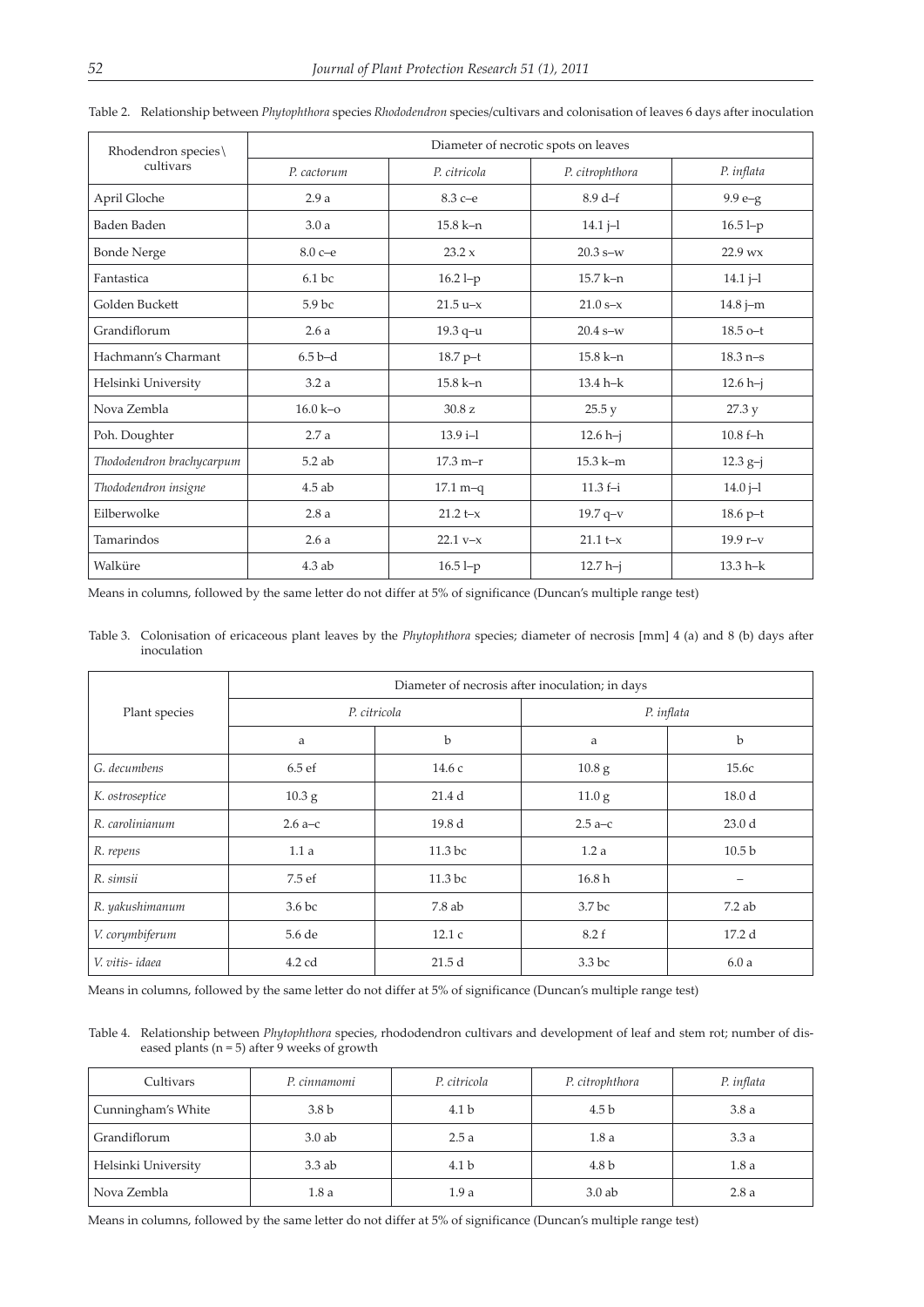## **Reaction of rhododendron cultivars to 4** *Phytophthora* **species in greenhouse trials**

# Analysis of the relationship between the tested cultivars, *P. inflata* and development of disease on plants, indicated the lack of significant differences in the number of affected rhododendrons (Table 4). On cv. Helsinki Univ. *Phytophthora* rot occurred on about 2/5 of tested plants whereas the diseases occurred on about 4/5 of Cunningham's White.

The tested cultivars reacted differently on 3 other *Phytophtoras*. The smallest number of cv. Grandiflorum plants died in substratum infested with *P. citrophthora*, whereas Nova Zembla died in peat infested with *P. cinnamomi* and *P. citricola.* Cv. Grandiflorum reacted in a similar way on 4 *Phytophthora* specie.s About 4/5 of the plants of the cv. Grandiflorum died within a 9-week-growth on greenhouse bench (Table 4).

### **DISCUSSION**

The results obtained from these studies indicated *P. inflata* as the sixth pathogen, including *P. cactorum, P. cinnamomi, P. citricola, P. citrophthora* and *P. ramorum*, detected from rhododendron nurseries in Poland. The species was isolated from diseased rhododendron shoots together with *P. citricola*. There were no differences in disease symptoms occurring on shoots invaded by particular species. Laboratory trials on rhododendron leaves indicated the lack of differences in pathogenicity of both species toward rhododendron cultivars. A similar reaction concerning both pathogens was observed on other ericaceous plants. Laboratory trials and especially greenhouse trials, showed that cv. Helsinki University is not the most susceptible cultivar to *P. inflata*. It is possible, that the pathogen was brought in with imported plant materials and spread on young cuttings during rhododendron multiplication. The first description of *P. inflata* on elm with canker symptoms, was done by Caroselli and Tucker (1949) in the USA. In Europe, the species was reported on rhododendron in the United Kingdom by Hall *et al*. (1992), in Italy by Testa *et al*. (2006) and in Finland by Lilja and Rytkonen (2007). Results obtained, indicated *P. inflata* as the pathogen of other ericaceous plants. The species colonized leaf blades of *Goultheria decumbens, Kalmia ostroseptice* and 2 *Vaccinium* spp. The quickest spread was on *K. ostroseptice*, *V. corymbiferum* and *G. decumbens*. The necroses spread very slowly on *V. vitis-idaea*. The occurrence of *P. inflata* on *G. shalon* and *V. vitis-idaea* in Scotland was reported by Schlenzig (2005). Both Schlenzig's description of the species and our results, indicated ericaceous plants as a potential source of that pathogen in European ornamental nurseries. Studies of Jung *et al*. (2005) showed the occurrence of tested species on beech (*Fagus sylvatica*) in the USA forests. It is possible the presence of that pathogen in forest stands may be connected with its spread from ericaceous plants on beech and probably other trees. In Lilja and Rytkonen's (2007) trial, the species caused necrotic lesions on *Alnus glutinosa, A. incana, Betula pendula* and *Picea abies*.

Studies were supported by the Min. of Science and Higher Education (475/N-COST/2009/0).

#### **REFERENCES**

- Benson D.M., Jones R.K. 1980. Etiology of rhododendron dieback caused by four species of *Phytophthora*. Plant Dis. 64: 687–689.
- Caroselli N.E., Tucker C.M. 1949. Pit canker on elm. Phytopathology 39: 481–488.
- Hall G., Dobson S., Nicholls C. 1992. First record of *Phytophthora inflata* in the United Kingdom. Plant Pathol. 41 (1): 95–97.
- Hoitink H.A.J., C.C. Powell. 1990. Fighting Phytophthora: A guide to combating *Phytophthora* root rot and dieback in ericaceous crops. Am. Nurseryman 171: 67–73.
- Hoitink H.A.J., Schmittchenner A.F. 1974. Relative prevalence and virulence of *Phytophthora* species involved in rhododendron root rot. Phytopathology 64: 1371–1374.
- Jung T., Hudler G.W., Jensen-Tracy S.L., Griffits H.M., Fleischmann F., Osswald W. 2005. Involvment of *Phytophthora* species in the decline of European beech in Europe and the USA. Mycologist 19: 159–166.
- Lilja A., Rytkonen A. 2007. First report of *Phytophthora ramorum* and *P. inflata* in ornamental rhododendrons in Finland. Plant Dis. 91 (8), p. 1055.
- Kuske C.R., Benson D.M. 1983. Survival and splash dispersal of *Phytophthora parasitica*, causing diabeck of rhododendron. Phytopathology 73: 1188–1191.
- Orlikowski L.B. 1999. Selective medium for the evaluation of biocontrol agents efficacy in the control of soil-borne pathogens. Bull. Pol. Acad. Sci., Biol. Sci. 47 (2–4): 167–172.
- Orlikowski L.B. 2006. Relationship between source of water used for plant sprinkling and occurrence of *Phytophthora* shoot rot and tip blight in container-ornamental nurseries. J. Plant Protection Res. 46 (2): 163–168.
- Orlikowski L.B., Skrzypczak Cz., Gabarkiewicz R. 1995. *Phytophthora* species in Polish ornamental nurseries.I. isolation and identification of *Phytophthora* species. Phytopathol. Pol. 9 (21): 73–79.
- Orlikowski L.B., Szkuta G. 2002a. Occurrence of *Phytophthora cinnamomi* on ericaceous plants in container-grown nurseries in Poland. J. Plant Protection Res. 42 (2): 157–163.
- Orlikowski L.B., Szkuta G. 2002b: First record of *Phytophthora ramorum* in Poland. Phytopathol. Pol. 25: 169–179.
- Orlikowski L.B., Szkuta G. 2003. *Phytophthora citricola* on rhododendron spp. on Polish nurseries. J. Plant Protection Res. 43 (1): 19–24.
- Schlenzig A. 2005. First report of *Phytophthora inflata* on nursery plants of *Rhododendron* spp., *Gaultheria shalon* and *Vaccinium vitis-idaea* in Scotland. Plant Pathol. 54 (4), p. 582.
- Schubert R., Bahnweg G., Nechwatal J., Jung T., Cooke D.E.L., Duncan J.M., Müller-Starck G., Langebartels C., Sandermann H.Jr., Oßwald W.F. 1999. Detection and quantification of *Phytophthora* species which are associated with root-rot disease in European deciduous forests by species-specific polymerase chain reaction. Eur. J. For. Pathol. 29: 169–188.
- Testa A., Schilb M., Lehman J.S., Cristinzio G., Bonello P. 2006. First report of *Phytophthora insolita* and *P. infltata* in *Rhododendron*. Plant Dis. 89, p. 1128.
- Trzewik A., Wiejacha K., Orlikowski L.B., Orlikowska T. 2006. Identification of five *Phytophthora* species causing agents of diseases of nursery perennials, trees and shrubs on the base of DNA markers amplified with non-specific primers. Phytopathol. Pol. 41: 27–37.